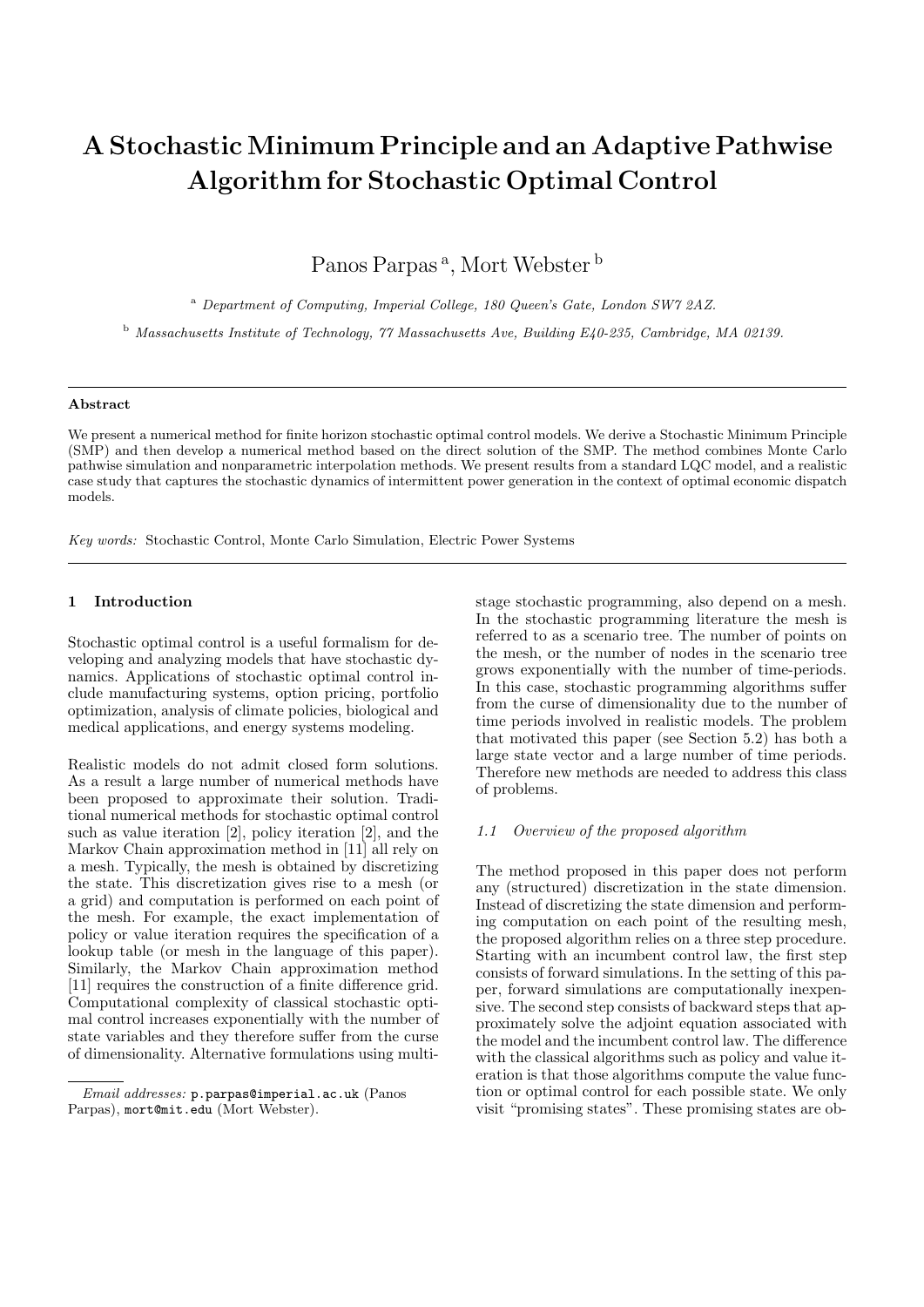tained during the forward simulation phase. The solution of the system of adjoints is approximate because we only use points that were visited in the forward phase to construct the approximation. The approximation is constructed via a non-parametric method for scattered data approximation. Finally, the third step uses the information gleaned from the forward and backward steps to improve the incumbent control law. The algorithm is described in detail in Section 4.

An exact resolution of the adjoints would require the construction of a structured mesh. However, since the proposed method is used to solve for the SMP associated with the model, only the adjoints along the optimal path are needed. In other words, when the adjoint information is used in conjunction with the optimality conditions of the SMP, the exact resolution of the adjoints is not necessary. An advantage of the proposed method is that the adjoints can be interpreted as prices or hedging strategies[13]. A disadvantage of our approach is that the forward paths need to be stored and searched frequently. However, using appropriate data structures (discussed in Section 4.3) the computational burden associated with this part of the algorithm appears to be manageable even for high dimensional problems. For example, in Section 5 we report on the solution of a 30 dimensional Linear Quadratic Control (LQC) model, and compare our method with the closed form solution. We also present numerical results from a power generator scheduling case study. This application introduces some complexities not present in the LQC model. In particular the case study shows the importance of the appropriate selection of basis functions used in the numerical implementation, and the difficulty of correctly specifying a global parametric class.

## 1.2 Contributions & Literature Review

This paper makes three contributions. The first is the development of a Stochastic Minimum Principle (SMP) for finite horizon stochastic optimal control models driven by piecewise deterministic Markov Processes (Section 3). The second contribution is the development of the adaptive pathwise algorithm (Section 4). Our final contribution is to show that the proposed method can be applied to realistic models (Section 5). We expand on these contributions in the context of the existing literature below.

The algorithm proposed in this paper is applicable to a class of stochastic processes known as piecewise deterministic. The theoretical properties of these processes have been extensively studied, see e.g. [7]. To enable the development of the numerical method, we need to make use of an appropriate Stochastic Minimum Principle (SMP). Our first contribution is the SMP described in Section 3. A number of papers have developed SMPs for similar models. However, a form of the SMP suitable

for numerical computation and appropriate for the application discussed in this paper has not appeared elsewhere. A similar SMP was developed in [17] but it assumes that the Markov processes are governed by a constant generator. Our SMP covers the finite horizon case, and allows for the generator to be both time inhomogeneous and to depend on the controls. Optimality conditions for the infinite horizon case have received more attention, e.g. [9,22]. The proof of the SMP in the latter work is based on the reduction of the problem to a deterministic infinite horizon problem. A minimum principle is then used for the deterministic problem in order to derive the necessary and sufficient conditions for the original model. From the point of view of computation, the deterministic infinite horizon problem is not in a form suitable for efficient numerical approximations. Another contribution related to the SMP, is the time discretization result in Section 4.1. The result in Section 4.1 enables the numerical implementation of the algorithm described in Section 4.2.

Our second contribution is the development of the three step numerical algorithm described in Section 4. The fact that our method does not construct a grid means that it can potentially address high dimensional problems. Many methods have been proposed to address the curse of dimensionality in stochastic optimization. Methods from the stochastic programming literature include decomposition and aggregation methods (for a review see [3,14]). The method proposed in this paper differs from the numerical methods used in Stochastic Programming in that (a) we deal with continuous time problems, (b) we allow the possibility of the probability distribution of the random variables to depend on the decisions, (c) our method does not depend on convexity assumptions, and (d) we never construct a mesh or a scenario tree. The complexity of Stochastic Programming problems grows exponentially with the number of time periods. As a result, stochastic programming models are used when only a small number of decision periods is required. The power system application that motivated this work has a large number of time periods (288). A stochastic program formulated with the coarsest possible scenario tree of two realizations for each random variable cannot be solved even with aggregation or decomposition algorithms.

We have already explained the differences of the proposed method from the traditional methods of Dynamic Programming (DP) such as value and policy iteration algorithms in Section 1.1. However, there are similarities between the proposed method and the algorithms that belong to the Approximate Dynamic Programing (ADP), Reinforcement Learning (RL) literature and the specialized algorithms developed in the energy systems area (see e.g. [10], [15], [18]). Most ADP algorithms are concerned with approximating the value function. For example Q–learning was originally proposed in the context of value function approximation (see e.g. [16]). There are, however, methods that are based on policy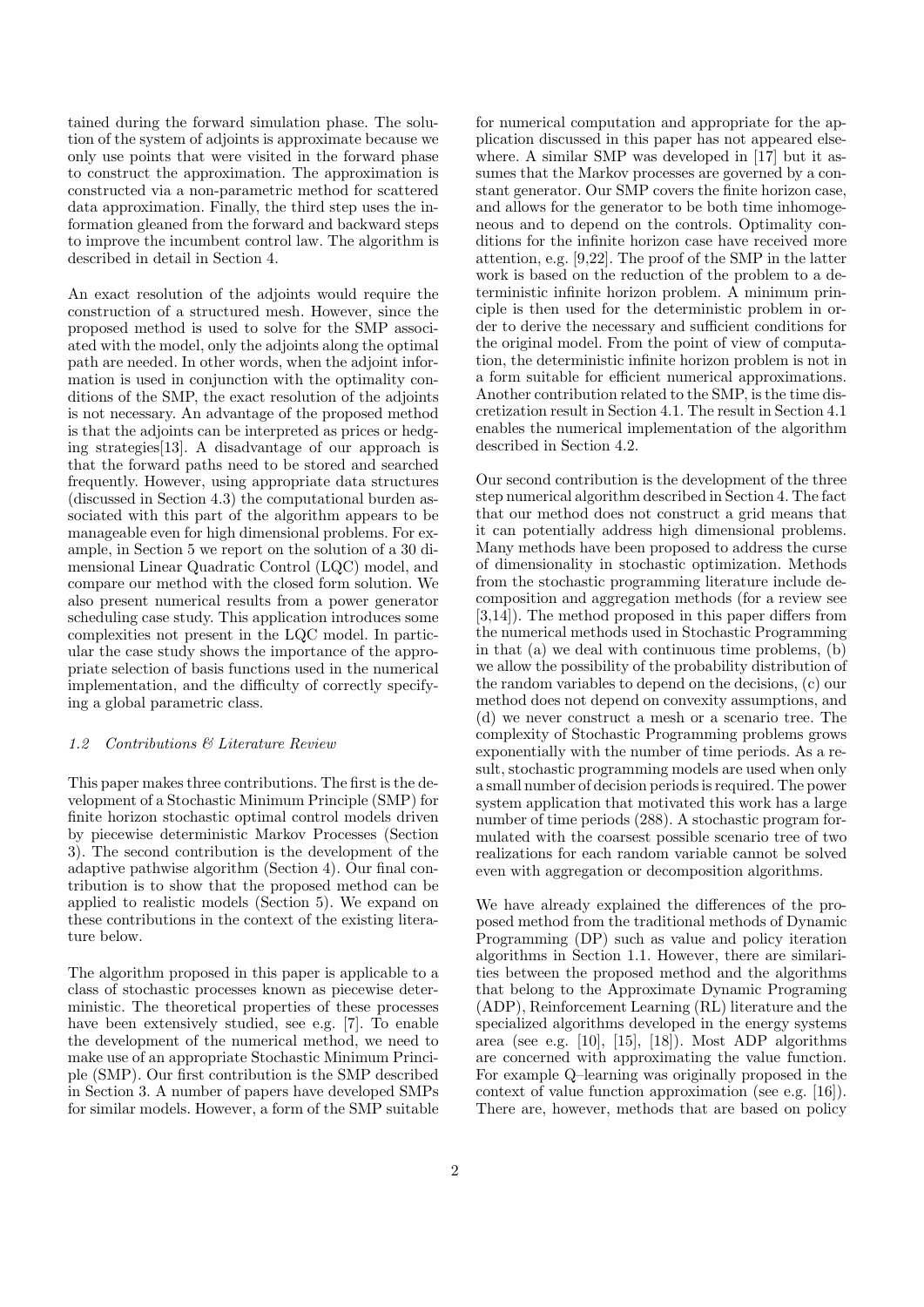space space approximation. For example, the methods based on perturbation and sensitivity analysis (including the extension of TD and Q-learning algorithms) for policy space approximation described in [4]. The methods described in [4] are developed in the context of infinite horizon or average cost models, whereas we deal with finite horizon models. This important difference requires the development of a different approximation method. Infinite horizon or average cost models are not meaningful for the power systems application that motivated this work because these systems are not adequately described by steady state dynamics (see Section 5).

Another important difference is that sensitivity and perturbation based methods described in [4] estimate the sensitivity of the model to a set of parameters. For example, one could expand the control as a series of basis functions, and then use a perturbation method to find the optimal weight for each element of the basis. The approximation will be parametric, and convergence is within the chosen parametric class. Recently a method similar to the one described in this paper was proposed in [5]. The method in [5] is concerned with the discrete finite horizon case, whereas we deal with the continuous case. Similarly to perturbation methods, the method in [5] requires a global parametric interpolation to be used for the controls and the adjoints. The method proposed in this paper does not rely on a user specified choice of the parametric class.

Finally, ADP, RL and to a large extent perturbation methods are based on Stochastic Approximation (SA). An advantage of algorithms based on SA is that the algorithm avoids the explicit calculation of the conditional expectations that appear in models of stochastic control. Instead SA methods rely on sampling and smoothing in order to estimate these conditional expectations [16]. However, the gradients used in SA methods are stochastic and as a result these algorithms are extremely sensitive to the selection of the step-size strategy. The proposed algorithm also relies on a step-size strategy. However, because we use a Monte Carlo integration method to compute gradients our algorithm exhibits less sensitivity to the step-size strategy (the gradients are still stochastic but the variance can be controlled). To make this point clear consider the following static stochastic optimization problem,

$$
\min_{u} \ \mathbb{E}[F(\eta, u)].
$$

Where u is the control, and  $\eta$  is a random variable. Methods based on SA consist of iterations of the form,

$$
u^{k+1} = u^k - \tau \nabla_u F(\eta, u). \tag{1}
$$

Where k is the iteration number and  $\tau$  is the step-size. The algorithm proposed in this paper is more in the spirit of,

$$
u^{k+1} = u^k - \tau \mathbb{E}[\nabla_u F(\eta, u)].
$$
\n(2)

The quantity  $\mathbb{E}[\nabla_u F(\eta, u)]$  cannot be estimated exactly, but a noisy estimate can be obtained via Monte Carlo integration. Methods based on (2) are less sensitive to the choice of step size but require more expensive iterations. Methods based on (1) require less expensive iterations, but are sensitive to the choice of step–size. Moreover when the problem is not static (as is the case in the model we study in this paper) the computation of the gradient  $\nabla_u F$  is considerably more complicated than in the static case. The gradients in this paper are computed by the adjoint calculations described in Section 4.2.

Finally, we study the numerical performance of the algorithm to models of realistic size. It will be shown in Section 5 that the proposed algorithm can be used to solve problems with a large number of decision stages and a large state space. First we apply the method to a Linear Quadratic Control (LQC) model, for which a closed form solution is available. We then apply the algorithm to a realistic power systems model.

## 2 Problem Statement & Notation

We use  $\eta(t)$  to denote a continuous time, discrete state Markov process. This class of processes is also known as piecewise deterministic [7]. The state space of the Markov process will be denoted by  $M$ . The cardinality of  $M$  will be denoted by  $|M|$ . For the applications that motivated this paper, such a finite state space will suffice. The theory of piecewise deterministic processes is relatively mature, and we adopt the well known framework and terminology described in [7].

As is well known (see e.g. [23]), the probability transition matrix of  $\eta$  satisfies the following equation,

$$
\frac{dP(t,s)}{dt} = P(t,s)Q_t(x_t, u_t), \ \ P(s,s) = I_{|\mathcal{M}|}, \tag{3}
$$

where  $I_n$  denotes an identity matrix of dimension n. The matrix  $Q$  is called the generator of  $\eta$ , and is allowed to depend on time t, and on the state control pair  $(x, u)$ . The  $(i, j)$ <sup>th</sup> entry of this matrix is denoted by  $q_{ij}$ . We will use  $\mathcal{J}_s$  to denote the objective function value at time s,

$$
\mathcal{J}_0(x_0, \eta_0, u) \triangleq \mathbb{E} \Bigg[ \int_0^T e^{-\rho t} G_t(x_t, \eta_t, u_t) dt + e^{-\rho T} \Phi(x_T) \mid x(0) = x_0, \eta(0) = \eta_0 \Bigg],
$$

where u is some feasible control,  $x_0 \in \mathbb{R}^n$  and  $\eta_0 \in \mathcal{M}$ are the initial conditions of x and  $\eta$  respectively. The function  $\Phi : \mathbb{R}^n \to \mathbb{R}$  is the terminal condition. With these definitions the full problem we consider in this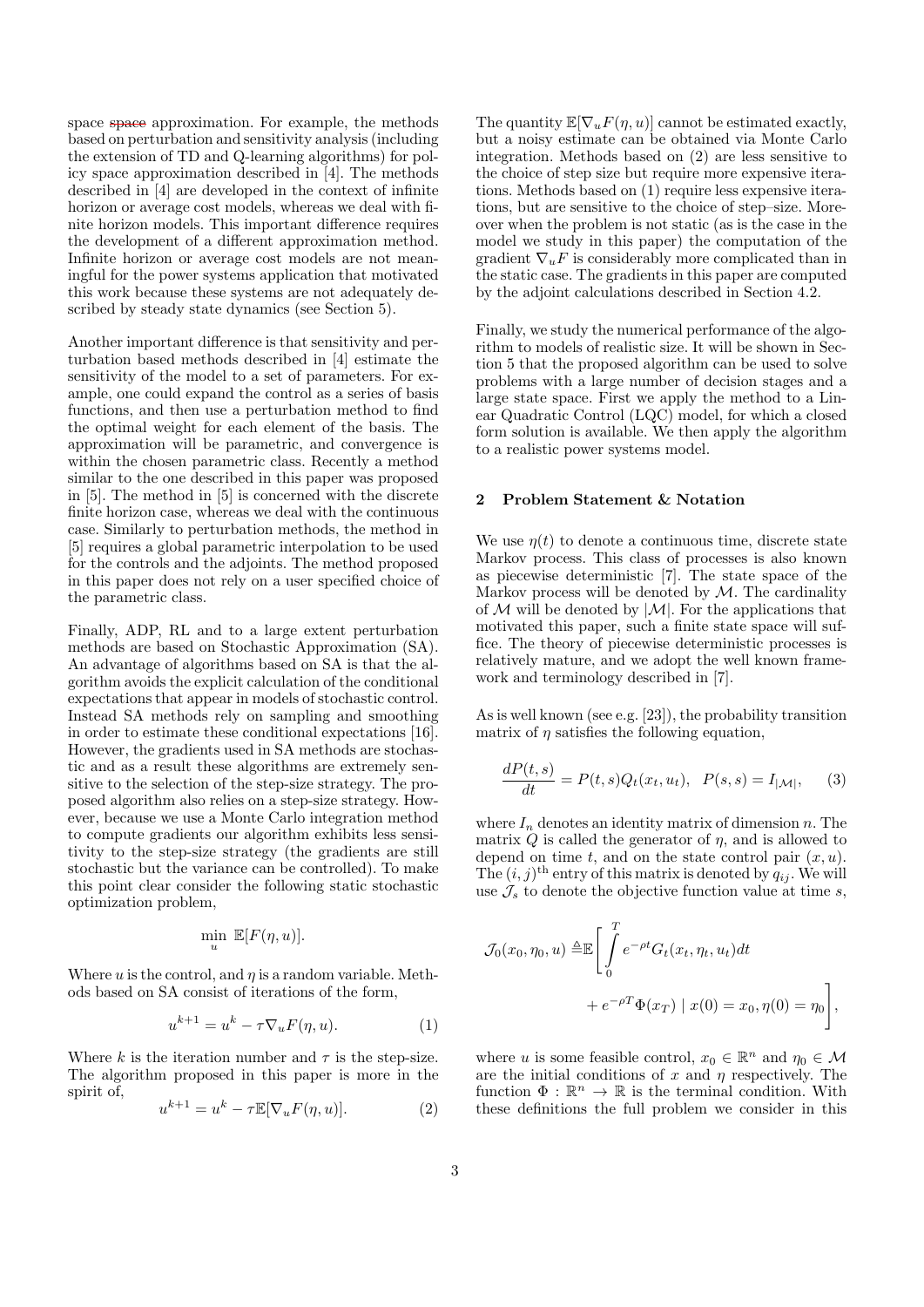paper is given below.

$$
v_0(x_0, \eta_0) = \min_{u \in U} \mathcal{J}_0(x_0, \eta_0, u)
$$

$$
\frac{dx}{dt} = f(x, \eta, u), \quad x(0) = x_0,
$$

$$
\eta(0) = \eta_0, \quad u \in \mathcal{A}_t.
$$
 (P)

We make the following assumptions concerning the problem above: the feasible set U is a compact subset of  $\mathbb{R}^m$ , the functions  $f: \mathbb{R}^n \times \mathcal{M} \times U \to \mathbb{R}^n, G: \mathbb{R}^n \times \mathcal{M} \times U \to \mathbb{R}$ and,  $\Phi : \mathbb{R}^n \to \mathbb{R}$ , are continuously differentiable in the state variable, and with bounded derivatives. The set  $\mathcal{A}_t$ is used to denote the set of  $\mathcal{F}_t$ -adapted policies that are piecewise continuous in time, and once continuously differentiable with a bounded derivative in the state variable.

The differential equation that drives the system in  $(\mathcal{P})$ is stochastic with (right) jump discontinuities. In order to be exact, one must define the class of functions that can satisfy the system in  $(\mathcal{P})$ . In this paper we will use the framework in [12] (Section 2.2) to study the dynamics of the system  $\tilde{I}(\tilde{P})$  is also called a hybrid system in the optimal control literature). The solution of the differential equation in  $(\mathcal{P})$  is a cadlag function (i.e. right continuous with left limits), and the solutions of the differential equation are interpreted as Caratheodory solutions. We will use the notation  $\psi_t^u(s, x_s, \eta_s)$  to denote the solution to the state equation of  $(\mathcal{P})$  at time t, with the initial conditions  $(x(s) = x_s, \eta(s) = \eta_s)$ , and an admissible control u. If  $\eta$  is fixed to  $\theta$ , then the state equation of  $(\mathcal{P})$  is a deterministic differential equation, and we denote its solution with  $\hat{\psi}_t^{u,\theta}(s,x_s)$ .

## 3 A stochastic minimum principle

In this section we derive necessary and sufficient optimality conditions for  $(\mathcal{P})$ . We start by deriving a recursive equation that the objective function value of  $(\mathcal{P})$ , must satisfy (Theorem 1). We will then use this recursive equation to reformulate the problem as a standard optimal control problem for which optimality conditions are already known (see Theorem 2).

**Theorem 1** The objective function of  $(\mathcal{P})$  satisfies the equation,

$$
\mathcal{J}_0(x_0, \eta_0, u) = \int_0^T z(t) \left( G_t(\hat{\psi}_t^{u, \eta_0}, \eta_0, u_t) + \sum_{\eta' \neq \eta_0} q_{\eta_0 \eta'}(\hat{\psi}_t^{u, \eta_0}, u_t) \mathcal{J}_t(\hat{\psi}_t^{u, \eta_0}, \eta', u_t) \right) dt + \Phi(\hat{\psi}_T^{u, \eta_0}) z(T)
$$
\n(4)

where 
$$
z(t) = \exp[-\int_{0}^{t} \rho + q_{\eta_0}(\hat{\psi}_k^{u,\eta_0}, u_k)dk]
$$
, and

$$
q_{\eta_0}(y, u) \triangleq -q_{\eta_0, \eta_0}(y, u) = \sum_{\eta' \neq \eta_0} q_{\eta_0 \eta'}(y, u).
$$

**PROOF.** Let  $\tilde{G}_t(x, \eta, u) = G_t(x, \eta, u) 1_{\{t < T\}}$ . Then for any given feasible control  $u$ , we can rewrite the objective function as follows,

$$
\mathcal{J}_0(x_0, \eta_0, u) = \mathbb{E}\Bigg[\int_0^\infty e^{-\rho s} \tilde{G}_s(x_s, \eta_s, u_s) ds + e^{-\rho T} \Phi(x_T) \Bigg| x(0) = x_0, \ \eta(0) = \eta_0 \Bigg].
$$

In the preceding equation let  $\mathcal{J}_0^1(x_0, \eta_0, u)$ ,  $\mathcal{J}_0^2(x_0, \eta_0, u)$ denote the first, and second term respectively. Let  $\tau$  be the first jump time of  $\eta$  after time zero. Suppose that  $\eta(0) = \eta_0$ , then the probability that the first jump occurs in time  $[t, t + \Delta t]$ , is given by,

$$
\mathbb{P}[t < \tau < t + \Delta t] = q_{\eta_0}(x_t, u_t) e^{-\int_0^t q_{\eta_0}(x_s, u_s) ds} \Delta t + o(\Delta t),
$$
\n(5)

When  $s \in [0, \tau)$  then the stochastic solution  $\psi_s^u(0, x_0, \eta_0)$ coincides with the deterministic solution  $\hat{\psi}_s^{u,\eta_0}(0,x_0)$ . Below we drop the dependence of  $\hat{\psi}_s^{u,\eta_0}(0,x_0)$  on  $(x_0,\eta_0)$ , and use  $\hat{\psi}_s^u$  for brevity. Using the law of total expectation and the Markov property, we can write  $\mathcal{J}_0^1$  as follows,

$$
\mathcal{J}_0^1 = \mathbb{E}\Bigg[\int_0^\tau e^{-\rho s} \tilde{G}_s(\hat{\psi}_s^u, \eta_s, u_s) ds + e^{-\rho \tau} \mathcal{J}_\tau^1(\hat{\psi}_\tau^u, \eta_\tau, u_\tau)\Bigg| x(0) = x_0, \ \eta(0) = \eta_0\Bigg].
$$

The expectation above is taken with respect to the probability of jumping at time  $\tau$  to state  $\eta_{\tau}$  given that we started at time 0 at state  $x(0) = x_0$  and  $\eta(0) = \eta_0$ . This expectation can be expanded using (5) as follows,

$$
\mathcal{J}_0^1 = \int_0^\infty q_\eta(\hat{\psi}_t^u, u_t) e^{-\int_0^t q_\eta(\hat{\psi}_s^u, u_s) ds}
$$

$$
\times \left( \int_0^t e^{-\rho s} \hat{G}(\hat{\psi}_s^u, \eta_0, u_s) ds + I_t \right) dt
$$
(6)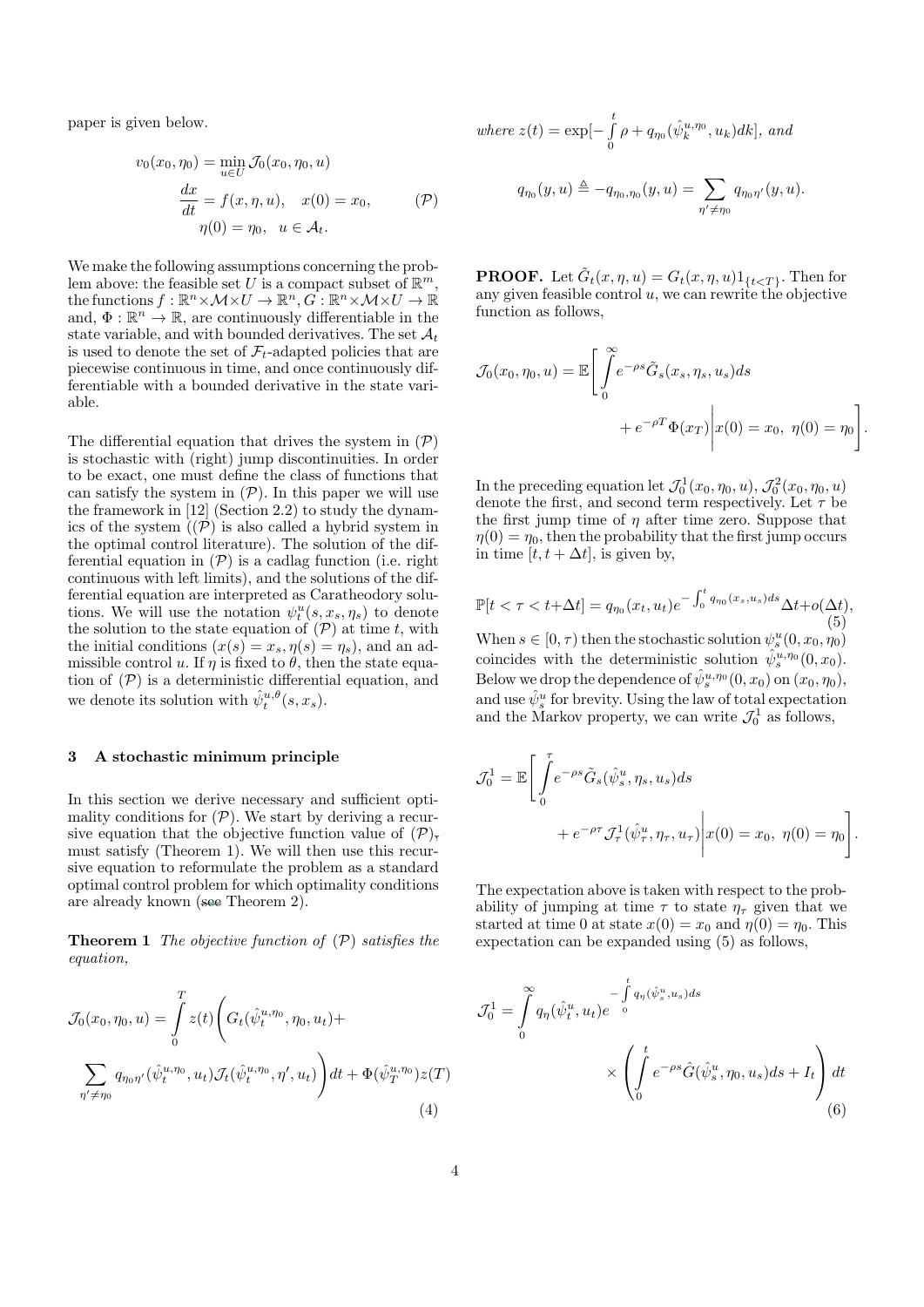where,

$$
I_t = e^{-\rho t} \sum_{\eta' \neq \eta_0} \frac{q_{\eta_0 \eta'}(\hat{\psi}_t^u, u_t)}{q_{\eta_0}(\hat{\psi}_t^u, u_t)} \mathcal{J}_t^1(\hat{\psi}_t^u, \eta', u_t).
$$

Note that in the derivation of (6) we have used the fact that the probability of jumping from  $\eta_0$  to state  $\eta'$  given that the process jumped at time  $\tau$  is given by,

$$
\mathbb{P}(\eta(\tau)=\eta'\mid\tau,\eta(0)=\eta_0)=-\frac{q_{\eta_0\eta'}(\hat{\psi}^u_\tau,u_\tau)}{q_{\eta_0}(\hat{\psi}^u_\tau,u_\tau)}
$$

Integrating by parts the first term in (6) and using the fact that  $\tilde{G}_t = \mathcal{J}_t^1 = 0$  for  $t > T$ , we obtain,

$$
\mathcal{J}_0^1 = \int_0^T z(t) \Big( G_t(\hat{\psi}_t^u, \eta_0, u_t) + \sum_{\eta' \neq \eta_0} q_{\eta_0 \eta'}(\hat{\psi}_t^u, u_t) \mathcal{J}_t^1(\hat{\psi}_t^u, \eta', u_t) \Big) dt.
$$

where  $z(t) = \exp[-\rho t - \int_{0}^{t}$  $\int\limits_{0}^{s} q_{\eta_{0}}(\hat{\psi}_{s}^{u}, u_{s})ds$ . A similar argument establishes the following expression for  $\mathcal{J}_0^2(y,\eta_0)$ 

$$
\mathcal{J}_0^2 = \Phi(\hat{\psi}_T^u) z(T)
$$
  
+ 
$$
\sum_{\eta' \neq \eta_0} \int_0^T z(t) q_{\eta_0 \eta'}(\hat{\psi}_t^u, u_t) \mathcal{J}_t^2(\hat{\psi}_t^u, \eta', u_t) dt
$$

Adding the two expression for  $\mathcal{J}_0^1$  and  $\mathcal{J}_0^2$  we obtain the required result in (4).

 $\Box$ 

The Hamilton Jacobi Bellman equation associated with (P) is given below. A rigorous proof can be found in Appendix A.4 of [23].

$$
\rho v_t(x,\eta) = \min_u \left\{ G_t(x,\eta,u) + \nabla_x v(x,\eta)^\top f(x,\eta,u) \right\} + \frac{\partial v_t}{\partial t} + \sum_{\eta' \neq \eta} q_{\eta'\eta}(v_t(x,\eta') - v_t(x,\eta))
$$
(7)

We use the shorthand notation  $u(t) = u(t, x_t, \eta_t)$ , and  $\lambda(t) = \lambda(t, x_t, \eta_t)$  to denote the control and adjoint respectively. Explicit notation will be used when confusion might arise. We end this section by showing how the previous result is related to the necessary and sufficient conditions for optimality for  $(\mathcal{P})$ .

Theorem 2 A necessary and sufficient condition for a control  $u^*$  to be optimal for  $(\overline{P})$  is that there exist a solution to the following backwards equation,

$$
\frac{d\lambda_t}{dt} = -\nabla_x \mathcal{H}_t(\hat{\psi}_T^{u^*,\eta}, \eta, u^*, \lambda_t) + (\rho + q_{\eta\eta})\lambda_t
$$
  

$$
\lambda_T(x, \eta) = \nabla_x \Phi(\hat{\psi}_T^{u^*,\eta}).
$$
 (8)

For any control adjoint pair  $(u, \lambda)$ , the function  $\mathcal{H}_t$  is defined as follows,

$$
\mathcal{H}_t(x, \eta, u, \lambda) = G_t(x, \eta, u) + \lambda^{\top} f(x, \eta, u) - \sum_{\eta' \neq \eta} q_{\eta \eta'} v_t(x, \eta)
$$

In addition  $u^*$  must satisfy:

$$
\mathcal{H}_t(x,\eta, u^*, \lambda) - \mathcal{H}_t(x,\eta, u, \lambda) \le 0 \quad \forall u \in U. \tag{9}
$$

**PROOF.** It follows from Theorem 1 that  $(\mathcal{P})$  is equivalent to

$$
v_0(x_0, \eta_0) = \min_{u \in U} \left\{ \int_0^T z(t) \left( G_t(x_t, \eta_t, u_t) + \sum_{\eta' \neq \eta_0} v_t(x, \eta') \right) dt + z(T) \Phi(x_T) \right\}
$$

$$
+ z(T) \Phi(x_T) \left\}
$$

$$
\frac{dx}{dt} = f(x, \eta, u), \quad x(0) = x_0, \ \eta(0) = \eta_0 \qquad (\tilde{\mathcal{P}})
$$

Since  $(\tilde{\mathcal{P}})$  is a deterministic finite horizon problem the result follows from the application of the deterministic maximum principle on  $(\mathcal{P})$ .  $\Box$ 

#### 4 An Adaptive Pathwise Algorithm

In this section we show how the SMP derived in the previous section can be used to develop an efficient algorithm. There are three key elements of the proposed algorithm. The first is the time discretization scheme of the continuous time problem in  $(\mathcal{P})$ . Integrating the state equation forward in time using a simple Euler scheme is sufficient. However, more care needs to be taken when integrating the adjoints backward. We describe our time discretization scheme in Section 4.1. The second element of our approach is the application of the minimum principle. In order to apply the minimum principle we first simulate forward in time the incumbent control. We call this the forward simulation phase. We then proceed to improve the incumbent policy by calculating the adjoint process. This step amounts to the solution of a backwards stochastic differential equation (BSDE). We call this the backward simulation phase. This is the most expensive part of the algorithm. The third, and final element of our approach, is the scattered data interpolation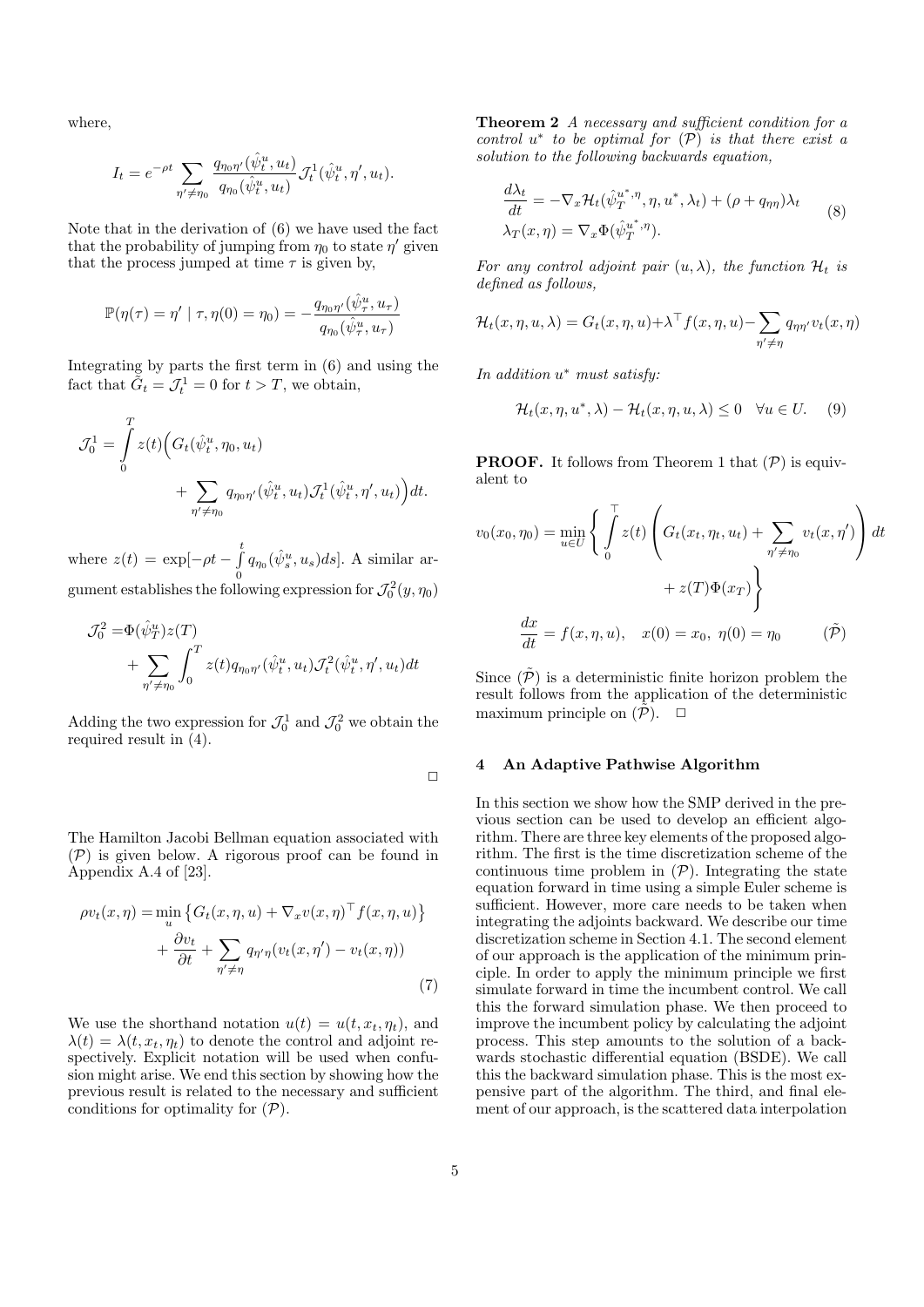algorithm. Although the algorithm is based on a Monte Carlo simulation methodology, we still need a mesh, or some sort of grid, in order to represent the incumbent control and the adjoint process. If we used a traditional grid (e.g. a finite difference grid) for this part of the algorithm, our approach would not scale to problems of realistic size. For this reason we use the method described in Section 4.3 that does not require the construction of a structured mesh.

#### 4.1 Time discretization

Applying the Euler–Maruyama [24] scheme to the state equation of  $(\mathcal{P})$  we obtain the following discrete time dynamics.

$$
x_{t+\delta t} = f^{\Delta}(x_t, u_t, \eta_{t+\delta t}) \triangleq x_t + f(x_t, u_t, \eta_{t+\delta t}) \delta t. \tag{10}
$$

Note that  $x_{t+\delta t}$  is, by definition, adapted to the filtration generated at time  $t$ . A simple Euler scheme can not be directly applied backwards in time because it will not yield an  $\mathcal{F}_t$  adapted adjoint process. However, we show below how an  $\mathcal{F}_t$  adapted process can be constructed by a discrete time approximation and an expectation that can be calculated with Monte Carlo simulation. An expectation taken with respect to,

$$
\mathbb{P}^{\Delta}(t, t + \delta t) = \exp \left[ \int_{t}^{t + \delta t} Q(s, u_s) ds \right].
$$

is denoted by  $\mathbb{E}^{\Delta}[\cdot]$ , where  $\exp[\cdot]$  above denotes the matrix exponential.

**Theorem 3** Suppose that there exists a function  $\lambda^{\delta}$  that satisfies the following equation,

$$
\lambda_t^{\delta}(x_t, \eta_t) = \mathbb{E}^{\Delta} \Bigg[ \nabla_x G(x_t, \eta_{t+\delta t}, u_t) \delta t - \rho \delta t \lambda_{t+\delta t}^{\delta}(\eta_{t+\delta t})
$$

$$
\nabla_x f^{\Delta}(x_t, u_t, \eta_{t+\delta t}) \lambda_{t+\delta t}^{\delta}(\eta_{t+\delta t}) | x_t, \eta_t \Bigg] \tag{11}
$$

and the boundary condition,  $\lambda^{\delta}(T) = \nabla \Phi(x_T)$ . Then as  $\delta t \to 0$ ,  $\lambda^{\delta}$  is also a solution to (8).

PROOF. We proceed by breaking up (11) into the following three terms which we analyze in turn.

$$
I_1(t) = \mathbb{E}^{\Delta} [\nabla_x G(x_t, \eta_{t+\delta t}, u_t) \delta t]
$$
  
\n
$$
I_2(t) = -\lambda_t^{\delta}(\eta_t) + \mathbb{E}^{\Delta} [\nabla_x f^{\Delta}(x_t, u_t, \eta_{t+\delta t}) \lambda_{t+\delta t}^{\delta}(\eta_{t+\delta t})]
$$
  
\n
$$
I_3(t) = \mathbb{E}^{\Delta} [-\rho \delta t \lambda_{t+\delta t}^{\delta}(\eta_{t+\delta t})]
$$

If  $\lambda^{\delta}$  is chosen to satisfy (11) then  $(I_1 + I_2 + I_3)/\delta t = 0$ . Next note that,

$$
\frac{I_1}{\delta t} = \frac{1}{\delta t} \left[ \sum_{\eta' \neq \eta} q_{\eta \eta'}(u_t) (\nabla_x G(x_t, \eta, u_t) - \nabla_x G(x_t, \eta', u_t)) \delta t^2 + \nabla_x G(x_t, \eta, u_t) \delta t \right] + o(\delta t)
$$

 $I_2(t)/\delta t$  can be expanded as follows,

$$
\frac{I_2}{\delta t} = \frac{1}{\delta t} \left[ -\lambda_t^{\delta}(\eta_t) + E^{\Delta}[(\nabla_x f^{\Delta}(x_t, u_t, \eta_{t+\delta t})\delta t)\lambda_{t+\delta t}^{\delta}(\eta_{t+\delta t})] \right]
$$
\n
$$
= \frac{1}{\delta t} \left[ \nabla_x f(x, \eta_t) \lambda_t^{\delta}(\eta_t) \delta t + \frac{d\lambda^{\delta}(t, \eta_t)}{dt} \delta t + \sum_{\eta' \neq \eta} q_{\eta\eta'}(u_t) (\lambda_t^{\delta}(\eta') - \lambda_t^{\delta}(\eta)) \delta t \right] + o(\delta t).
$$

Finally  $I_3(t)/\delta t$  can be expanded as follows,

$$
\frac{I_3}{\delta t} = \frac{1}{\delta t} \left[ -\rho \delta t \lambda_t^{\delta}(\eta_t) + \rho \delta t^2 \sum_{\eta' \neq \eta} q_{\eta \eta'}(u_t) (\lambda_t^{\delta}(\eta') - \lambda_t^{\delta}(\eta)) \right]
$$

Collecting all the terms we conclude that as  $\delta t \to 0$  then  $\lambda_t^{\delta}(\eta_t)$  satisfies (8).  $\Box$ 

The discretized adjoint process is equivalent to the adjoint process of the discrete time minimum principle (see c.f. Theorem 1.23 in [19]).

## 4.2 Algorithm Decsciption: APA (Adaptive Pathwise Algorithm)

Using the result from Theorem 3, the algorithm is specified below. We will refer to this algorithm as APA (Adaptive Pathwise Algorithm) in the numerical experiments section. In the description of the algorithm below we use the index " $k$ " for the iteration counter, and "j" is used to index different paths. For example  $u_j^k$  is shorthand for the value of the incumbent control  $u(t_1, x_j, \eta_j)$  at iteration k.

[Initialization]: Let  $tol$  be a user specified convergence tolerance parameter. Set  $k \leftarrow 0$ ,  $t \leftarrow 0$  and let  $u^k(t, x, \eta)$  be arbitrary.

[Forward Simulation - k]: Simulate M sample paths using the state transition equation and  $u<sup>k</sup>$ 

$$
x_j(t + \Delta t) = x_j(t) + f(x_j(t), u_j^k, \eta_j^{t + \Delta t})\Delta t
$$

Let  $\mathcal{G}^{\Delta}$  denote the set of sample paths generated during the forward phase.

[Backward Simulation - k]: For each path  $j \in \mathcal{G}^{\Delta}$ (1) Apply boundary condition.

$$
\lambda^k(T) \leftarrow \nabla_x \Phi(x_j(T)) \tag{12}
$$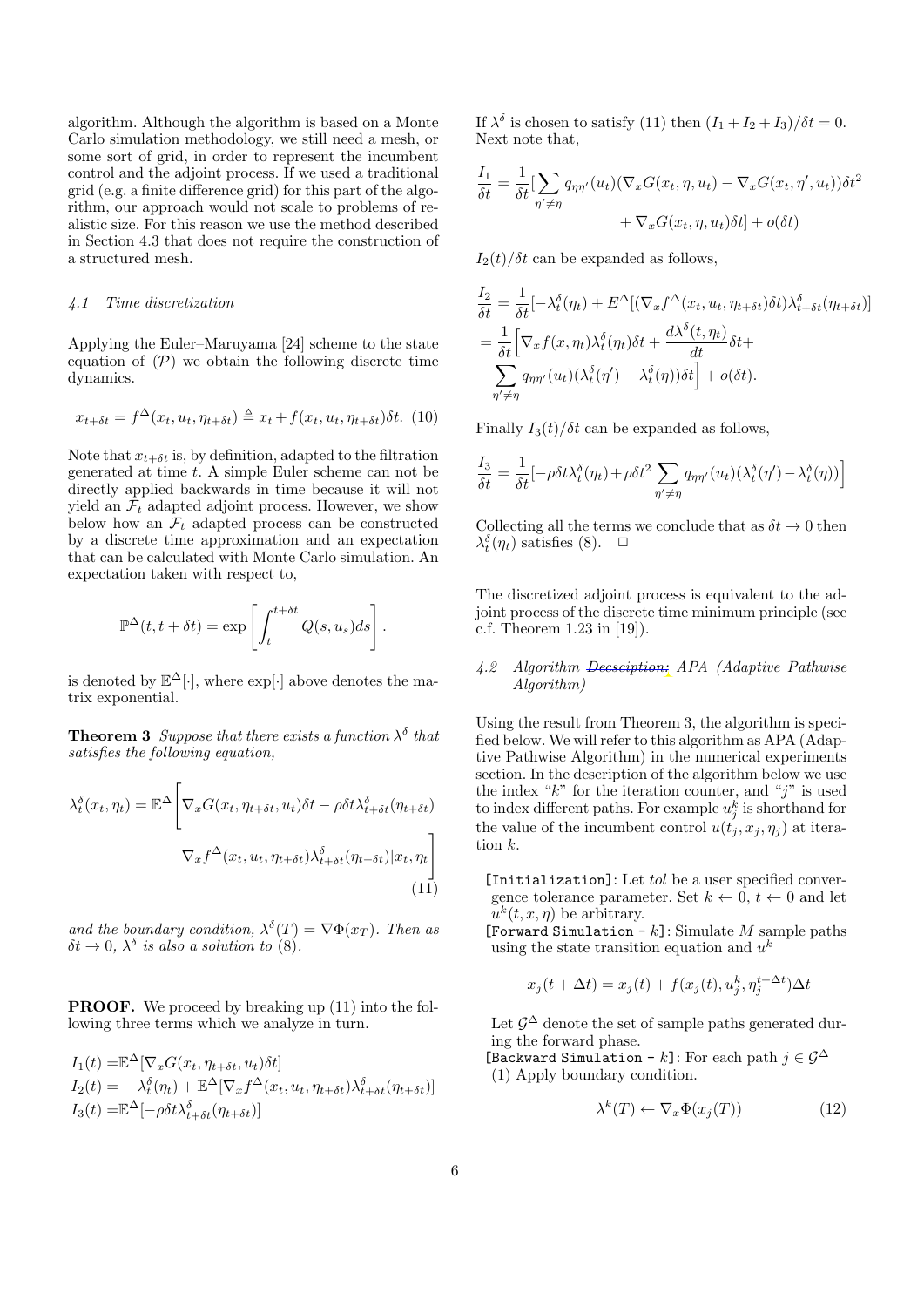(2) Let  $t_i \leftarrow T - \Delta t$ , and perform backward steps:

$$
\lambda^{k}(t_{j}) \leftarrow E^{\Delta} \Big[ \nabla_{x} G(x_{j}, \eta_{j}^{t+\Delta t}, u_{j}^{k}) \Delta t +
$$
  
\n
$$
(\nabla_{x} f^{\Delta}(x_{j}, u_{j}^{k}, \eta_{j}^{t+\Delta t}) - I \rho \Delta t) \lambda(t_{j} + \delta t, \eta_{j}^{t+\Delta t}) \mid x_{j}, \eta_{j} \Big]
$$
  
\n
$$
D^{k}(t_{j}, \eta_{j}) \leftarrow E^{\Delta} \Big[ \nabla_{u} G(x_{j}, \eta_{j}^{t+\Delta t}, u_{j}^{k}) +
$$
  
\n
$$
\nabla_{u} f^{\Delta}(x_{j}, u_{j}^{k}, \eta_{j}^{t+\Delta t}) \lambda(t_{j} + \Delta t, \eta_{j}^{t+\Delta t}) \mid x_{j}, \eta_{j} \Big]
$$

(3) Set  $t \leftarrow t - \Delta t$ , and perform backward steps until  $t=0$ .

[Update Policy  $-k$ ]

$$
u^{k+1}(t, x^j, \eta^j) \leftarrow \Pi_U[u^k - \kappa D^k(t_j)].
$$

Where  $\Pi_U[\cdot]$  denotes the projection on the set U. [Convergence Test] Stop if,

$$
\max_{j} \frac{|u^{k+1}(0, x^{j}, \eta^{j}) - u^{k}(0, x^{j}, \eta^{j})|}{|u^{k+1}(0, x^{j}, \eta^{j})|} < tol
$$

Otherwise set  $k \leftarrow k + 1$  and go to Forward simulation step.

In the [Forward Simulation] phase we discretize the system as discussed in Section 4.1 (see (10)). After the terminal time is reached (i.e.  $t = T$ ) we apply the appropriate boundary condition to the adjoint equation (see (12)). The algorithm then proceeds to solve the adjoint equation in the [Backward Simulation] phase. The equation for  $\lambda$  in the Backward Phase is given by (11) and is derived in Theorem 3. The equation for D in the Backward Phase follows from (9). The [Backward Simulation] phase terminates when  $t = 0$ . In the third phase, [Update Policy], we use the information gleaned from the Backward Phase to update the control. The notation  $\Pi_U[\cdot]$  denotes the projection on the set U, and  $\kappa$  denotes the step-size. In our numerical results in Section 5 we use a constant step-size. Note that because we use a Monte Carlo integration method to compute gradients, our algorithm exhibits less sensitivity to the step-size strategy compared to stochastic approximation algorithms.

In Step (2) of the Backward Phase, the adjoint  $\lambda$  and the gradient D are not evaluated at all possible states (as in e.g. policy iteration) but only at the states visited during the forward phase. As a result when Monte Carlo is used to estimate the expectations in Step (2), the algorithm needs to estimate the value of the adjoint at states that have not been visited during the forward phase. This challenging problem is solved using the method described next.

The derivative  $D^k(t_j)$  is defined in Step (2) of the [Backward Simulation] phase of the algorithm and

used in Step  $(3)$  [Update Policy - k] needs to be motivated further. To this end, suppose that  $(\lambda^*, u^*)$ is the optimal control/adjoint pair. Then using similar arguments as in Theorem 4,

$$
\mathcal{J}_t(x, \eta, u^*) = E\Big[G(x, \eta_{t+\delta t}, u^*)\delta t + (1 - \rho \delta t)(v_t(x, \eta_{t+\delta t}) + \nabla_x V(x, \eta_{t+\delta t})\delta x + \frac{\partial v}{\partial t}\delta t)|x, \eta\Big] + o(\delta t)
$$

It follows that,

$$
0 = \nabla_u \mathcal{J}_t(x, \eta, u^*)
$$
  
=  $\mathbb{E}[\nabla_u \left( G(x, \eta_{t+\delta}, u) \delta t + (1 - \rho \delta t) (v_t(x, \eta_{t+\delta t}) + \nabla_x V(x, \eta_{t+\delta t}) \delta x + \frac{\partial v}{\partial t} \delta t) |x, \eta] \right) + o(\delta t)$ 

Dividing by  $\delta t$ , and taking limits we obtain,

$$
\nabla_u \mathcal{J}_t(x, \eta, u^*) = \mathbb{E} \big[ \nabla_u G(x, \eta_{t+\delta}, u^*) + \nabla_u f(x, \eta_{t+\delta t}, u^*) \lambda^*(x, \eta_{t+\delta t}) | x, \eta \big]
$$

Note that many of the terms drop out since  $u^*$  is assumed to be optimal. Therefore the quantity  $D$  is the derivative of  $\mathcal J$  along the optimal path. Of course, u and  $\lambda$  are not optimal. The basic idea behind the algorithm then is to use the approximate information currently known about  $u_{\tau}$  and  $\lambda$  and compute D. Then the algorithm takes a step along the direction suggested by D. The result is to drive  $D$  to zero. Under the assumptions of this paper when D is zero then  $\nabla_u J = 0$ . Therefore, even if D is not the same as the gradient of  $\mathcal J$  with respect to  $u$ , when the algorithm converges (under convexity assumptions) it should converge to an optimal solution. A complete convergence proof of the algorithm is beyond the scope of this paper.

#### 4.3 Scattered Data Approximation

After the forward phase of the proposed algorithm we have, at time  $T$ , a set of unstructured data points  $\mathcal{G}^{\Delta} = \cup_j \mathcal{G}_j^{\Delta}$ . Where  $\mathcal{G}_j^{\Delta}$  represents the  $j^{th}$ path generated by the algorithm given by  $\mathcal{G}_j^{\Delta}$  =  $\{(x_j^0, \eta_j^0, 0), \dots, (x_j^T, \eta_j^T, T)\}\.$  In order to make the algorithm implementable we need to solve two important practical problems. The first is how to interpolate between the data sites in order to do the backwards simulation. The second issue is how to structure the data generated from the MC steps so that the algorithm is tractable.

For the interpolation problem we use a non-parametric method called Moving Least Squares (MLS). This is a standard method and we refer the interested reader to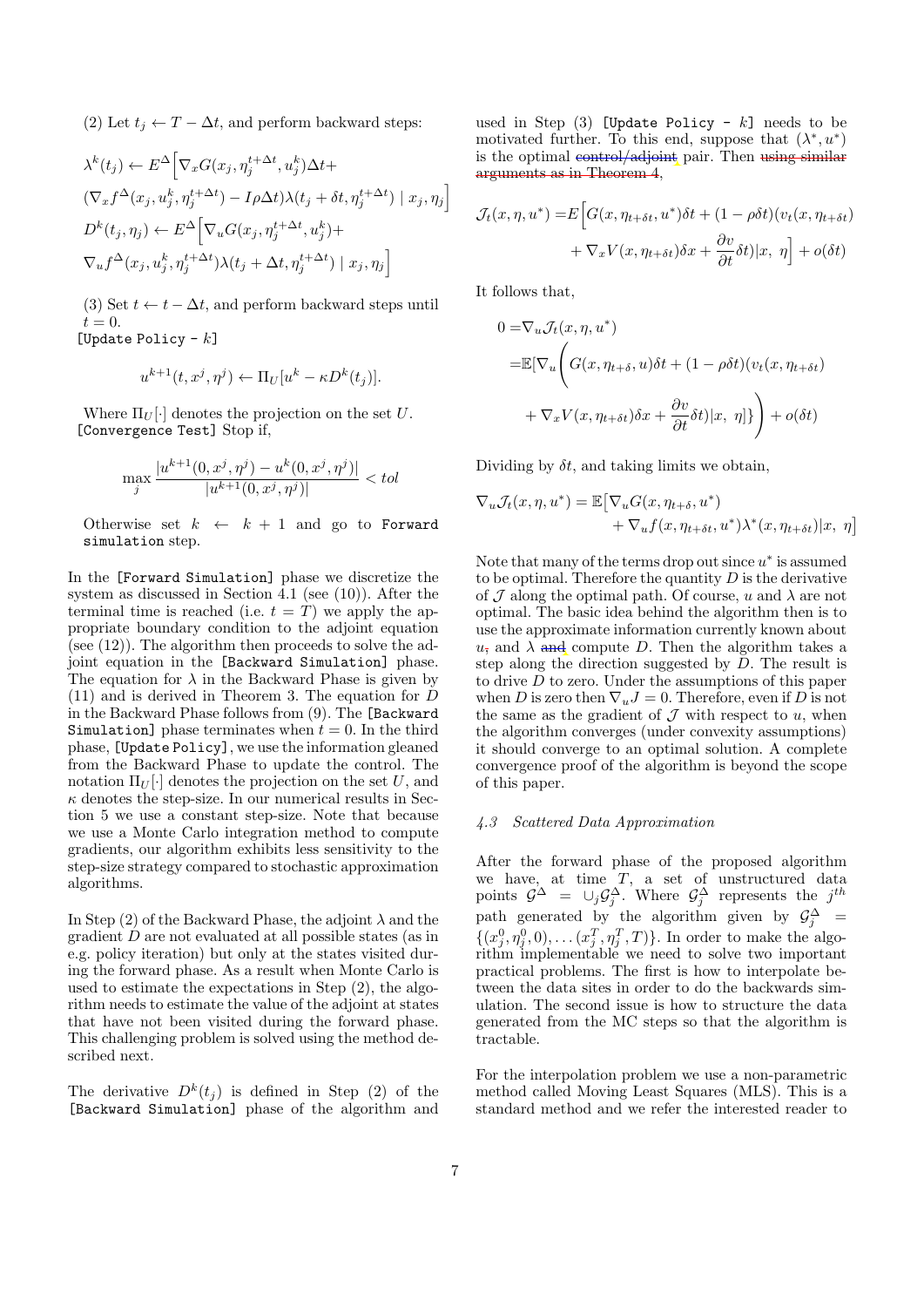[8] for the details. The application of the MLS method to this class of problems where little is known about the functional form of the optimal control, and quite often the optimal control is merely piecewise continuous is expedient because the choice of basis functions does not play a crucial role in the quality of the approximation. In the next section we show that even though we only use linear interpolation, because of the local nature of the weight functions, and the possibility to recompute the weights we can interpolate non-linear functions accurately. In order to ensure that the coefficients in the MLS method can be computed efficiently we need to implement the appropriate data structures for large sets of unstructured data. We use kd-trees in order to solve this problem (the use of kd-trees is standard in the area of scattered data approximation [21]). The basic idea behind kd-trees is to split the number of data sites into a small number of subsets such that each subset contains a comparable number of points. Once such a data structure is built, a range search (for example), only takes  $O(\log N)$  time.

#### 5 Numerical Experiments

In this Section we discuss the numerical implementation of the algorithm. The numerical experiments were run on a standard desktop computer. We performed  $M = 10000$ forward simulations for all the results reported below. The step size  $\kappa$  is held constant to 0.01 for all the results reported below. We used a a tolerance of 1% to check for convergence (see Step 3 of the algorithm). In Section 5.1 we validate our implementation on the LQC model. The solution of the LQC model is known in closed form. The results obtained with the LQC model are useful since they validate the proposed approach. For the LQC model the control and adjoints are linear functions of the state. For this reason, one of the main advantages of the algorithm i.e. its non-parametric nature is not clear. In order to illustrate the usefulness of the non-parametric approach we also report results from a real application in Section 5.2. Interesting applications have controls and adjoints that are in general non-linear, therefore the results from Section 5.2 will be useful to other applications as well.

#### 5.1 Validation with the LQC model

The LQC model is well known, and we refer the interested reader to [2] for the problem specification and its solution. We selected the coefficients of the model at random, but we ensured that the system is stable. We used a discretization parameter of  $\Delta t$  of 0.005, for a horizon  $T = [0, 1]$  (i.e. 200 time periods). In Figure 5.1 (*n* denotes the dimensionality of the state vector, and  $m$  denotes the dimensionality of the control vector) we show the convergence of the algorithm for the controls. Note that both the control and the adjoints are high dimensional



Fig. 1. Convergence of the controls. We use  $n$  to denote the dimensionality of the state vector, and  $m$  denotes the dimensionality of the control vector. Error is measured as  $||u_k(x_0) - u^*(x_0)||/||u^*(x_0)||$ , where  $x_0$  denotes the initial point, and  $u^*(x_0)$  is the optimal decision at the first time period. Convergence of the value function and adjoint functions behave in a similar manner.

| Table 1 |  |  |                                         |  |
|---------|--|--|-----------------------------------------|--|
|         |  |  | Solution times with 1\% error tolerance |  |

| $\boldsymbol{n}$ | m  |     | Iterations CPU Time (secs) |
|------------------|----|-----|----------------------------|
| 10               | 10 | 20  | 5.51                       |
| 20               | 10 | 54  | 47.23                      |
| 20               | 20 | 183 | 164.65                     |
| 30               | 10 | 178 | 331.58                     |
| 30               | 30 | 263 | 505.23                     |

objects  $(n = 10, 20 \text{ and } 30)$  but still the algorithm finds the optimal solution in a reasonable amount of time. The amount of time required to find the solution within  $1\%$ is shown in Table 1.

#### 5.2 Application to a Power Systems Case Study

In this section, we illustrate the application of the algorithm to a more complex model, an economic dispatch model with high penetration of renewables. The economic dispatch model is a standard power systems model that is used for production scheduling between different generators so that costs are minimized [6]. A review of different issues concerning economic dispatch can be found in [6]. We will focus on the case where the generator mix contains a large amount of intermittent wind generation. Traditionally economic dispatch models are deterministic. Even though some stochastic extensions have been proposed [20], most authors consider a small number of time periods or a rolling horizon formulation. Due to the computational complexity involved with solving models with a short time step and a large number of state variables, stochastic optimal control has not been conventionally used in this area. In what follows we show that the algorithm described in this paper can be effectively implemented for this application. As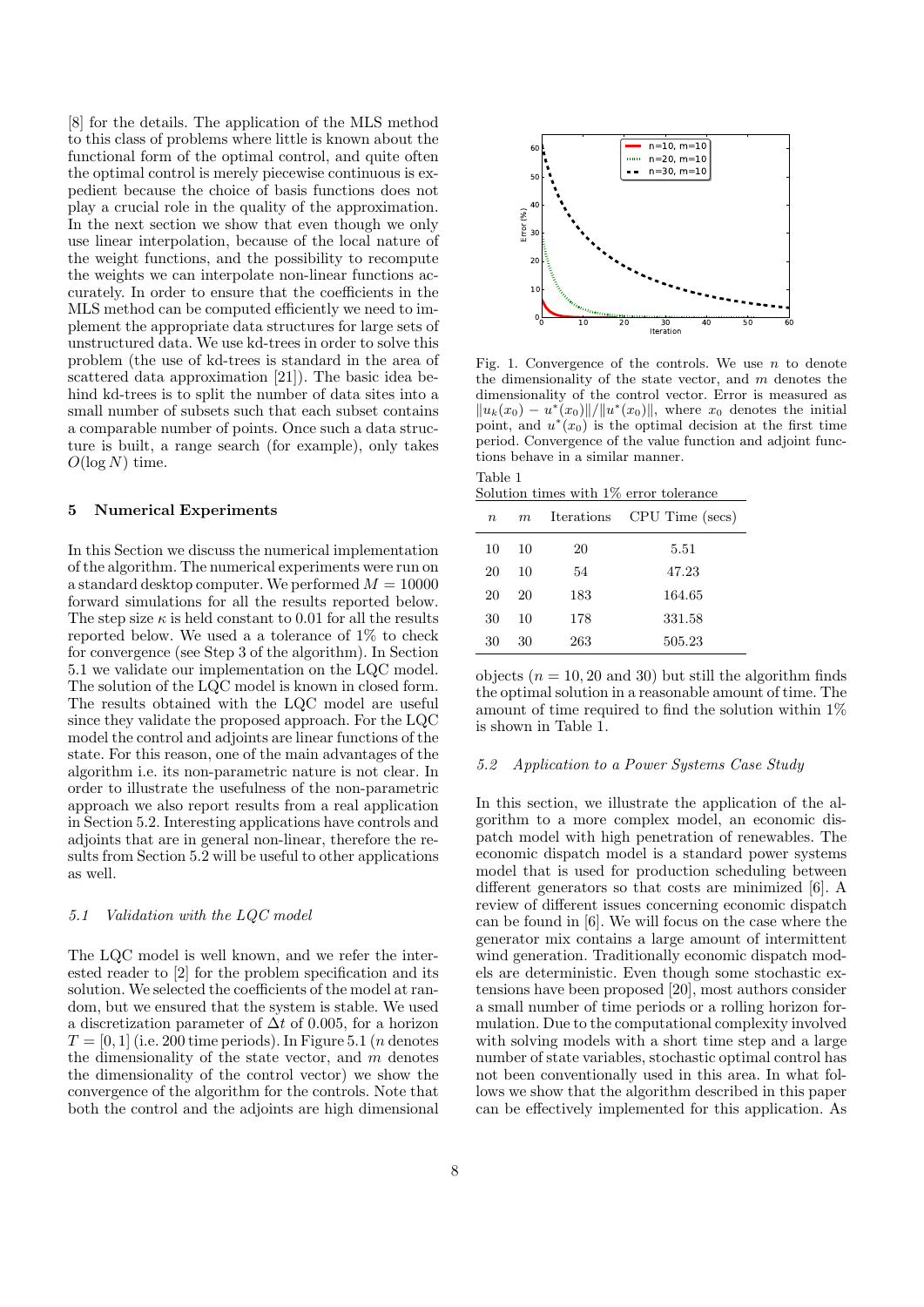this is a new algorithm, the size of the problem we consider is moderate (six dimensional state space). Given the solution times for the current model, larger systems could be solved with the proposed method. In Section 6 we discuss the computational and mathematical extensions required so that the method can be scaled up to more realistic system sizes.

## 5.2.1 The model

We use  $x_i(t)$  to denote the output from generator i, and  $u_i(t)$  to denote the change in output from generator i at time t. We use  $d(t)$  to denote the deterministic part of demand, and  $\eta_0(t)$  specifies a stochastic disturbance in demand. We use the Markov processes  $\eta_i(t)$ ,  $i = 1, \ldots, n$ taking values in [0, 1] to represent the stochastic availability of each generator  $i \geq 1$ .

$$
\min_{u} E\left\{ \int_{0}^{T} \sum_{i=1}^{n} c_{i}x(t) + c^{+}x^{+}(t) + c^{-}x^{-}(t)dt \right\}
$$

$$
\frac{dx_{i}}{dt} = u_{i}(t),
$$
(13a)

$$
\sum_{i=1}^{n} x_i(t) + x^+(t) - x^-(t) = d(t) + \eta_0(t), \tag{13b}
$$

$$
-R_i \le u_i(t) \le R_i \tag{13c}
$$

$$
x_i(t) + u_i(t) \ge 0, x^+(t) \ge 0, x^-(t) \ge 0 \quad (13d)
$$

$$
x_i(t) \le \bar{x}_i \tag{13e}
$$

$$
u_i(t) \leq (\bar{x}_i - x_i)\eta_i(t) \tag{13f}
$$

The constraint in (13b) specifies that demand must equal supply at all time periods. The positive variables  $x^+$ , and  $x^-$  account for overproduction, and underproduction of electricity respectively. Both quantities are penalized in the objective by  $c^{+,-}$ . This type of constraint is not covered by the theory developed in Section 3. In order to incorporate it into the algorithm, an exact penalty function with exponential smoothing is used [1]. The bounds in (13c), (13d), (13e) enforce the ramping limits for each generator, the minimum and maximum output from each generator respectively. The objective function minimizes the cost associated with meeting demand. We use typical cost parameters from [6].

#### 5.2.2 Solution of a deterministic model

When  $\eta$  is fixed to some constant then the model in (13) is deterministic and can be solved with a linear programming solver. In order to derive the linear program, the objective function was discretized using a quadrature rule (in our case a simple rectangle rule was used). The state equation was discretized with a simple first order Euler scheme. Note that in the deterministic case, the optimal control is open loop, and that  $x_t$  does not depend on  $\eta$ . With these discrete time approximations the model can be solved with a standard linear programming solver. Setting  $\eta$  to some constant ( $\eta$  is allowed to

| Table 2<br>Error |                               | Table 3<br>CPU Time (in secs) |               |      |  |  |
|------------------|-------------------------------|-------------------------------|---------------|------|--|--|
| $\dot{i}$        | $ \bar{u}_i^S - \bar{u}_i^D $ | Algorithm                     | Stochasticity | Time |  |  |
| 1                | $0.26\%$                      | $LP$ -Approx.                 |               | 84   |  |  |
| $\overline{2}$   | $0.03\%$                      | APA                           |               | 201  |  |  |
| 3                | 0.15%                         | APA                           | Wind          | 1152 |  |  |
| 4                | $0.10\%$                      | APA                           | Wind & Dem.   | 1204 |  |  |
| 5                | $0.02\%$                      |                               |               |      |  |  |

be time dependent), the algorithm proposed in this paper can also be used to solve the deterministic version of (13). The results tabulated in Table 2 show that the average (averaged over time) difference between the control obtained between the two methods is very small. We use  $\bar{u}_i^S(\bar{u}_i^D)$  to denote the average stochastic (deterministic) policy for generator  $i$ . The solution times in Table 3 (top 2 entries) suggest that the algorithm is competitive with the deterministic algorithm. In the deterministic case the APA algorithm is initialized using a random feasible point.

#### 5.2.3 Interpolation with the MLS method

It is instructive to compare the MLS method with global regression methods in the context of stochastic optimal control. This test was performed on the one–dimensional version of the deterministic version of (13). The reason we made this test on such a small problem is that the solution can be obtained in closed form. In Figure 5.2.3 we plot the optimal control, and the interpolated values using the moving least square method described in section 4.3, and a linear regression scheme using a  $8^{th}$  order polynomial. In the MLS approximation we use a linear basis. The global fit is shown in Figure 2(a). In order to understand the differences better we plotted the differences for a smaller range in Figure 2(b). The latter figure illustrates the difficulty of using a global regression method in optimal control methods. The optimal control in this case is linear in the state for the range [6000, 9000] and constant when outside this range. The control has this piecewise linear form due to the ramping constraints. The MLS scheme, even though a linear basis is used, manages to deal with the nature of the optimal control very well. On the other hand, a regression method is very accurate in some regions, but in some regions it does very poorly. Due to the gradient descent nature of the proposed algorithm, global regression methods create numerical instabilities that force the algorithm to oscillate and never converge. This is not just a property of our algorithm but also for other algorithms that rely on gradient information (e.g. Stochastic Approximation, Approximate Dynamic Programming algorithms [16], sensitivity/perturbation methods [4] ). Thus the non-parametric nature of the proposed method is fundamental to the numerical performance of this class of algorithms.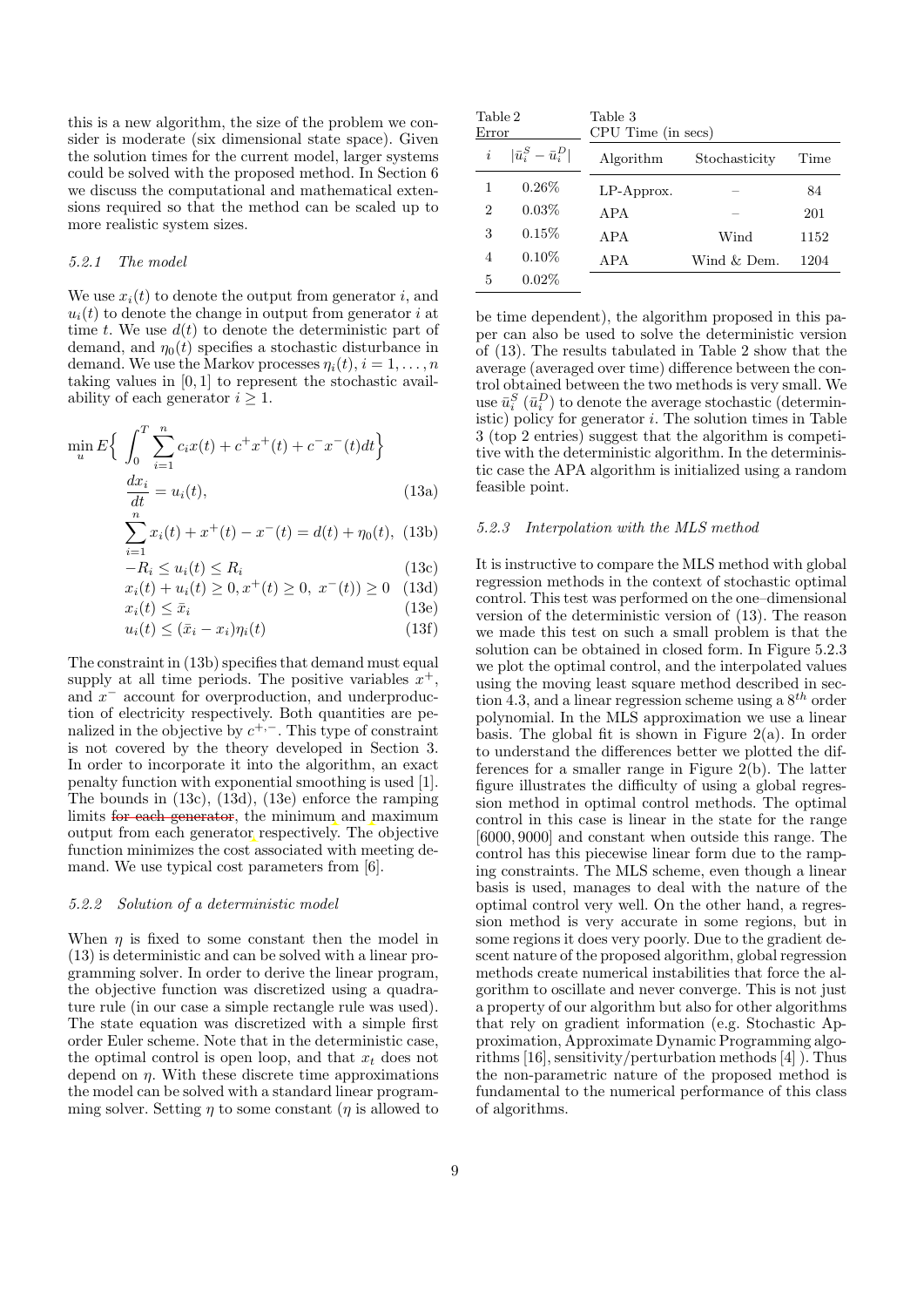

Fig. 2. Comparison of Moving Least Squares (MLS) with linear basis and global regression with  $8^{th}$  order polynomial.

## 5.2.4 Comparison of stochastic and deterministic solutions

In our final test we compared the solutions obtained with the deterministic and stochastic version of the model. The results are shown in Figure 3. When the stochastic model was run for this test, the only stochastic parameter was the availability of wind. Thus demand is deterministic in both models. Both models were used to generate optimal policies. Then the two optimal policies were used during the forward phase of the algorithm (no backward steps were performed since the algorithm was used in simulation mode only). If for the deterministic optimal policy the amount of available power was not enough to meet demand, the gas turbine generator  $(i = 4)$  was used in order to meet the demand at every time period. Finally the results at each time period were averaged in order to obtain the graph in Figure 3.

It can be seen from these results that the stochastic and deterministic model on average use the same amount of wind energy. However, the stochastic model anticipates the unavailability of wind and as a result ramps up the coal and CCGT generators sooner. Therefore in the stochastic model we can address the fluctuations in wind generation without resorting to the expensive gas turbine generator. In the deterministic model wind output was assumed to be a deterministic function of time. However, when run in the "real" setting where wind availability is stochastic, the coal and CCGT generators cannot be ramped up fast enough and so the expensive GT generator is used instead. The solution time for the stochastic model is shown in the third row of Table 3. In the final row of Table 3 we show the solution time when both demand and wind are uncertain.

# 6 Conclusions

We introduced a new numerical method based on the solution of a Stochastic Maximum Principle (SMP) and showed how the SMP can be discretized in order to derive an implementable algorithm. The proposed method



Fig. 3. Comparison of the deterministic with the stochastic model. The stochastic model ramps up coal and CCGT units earlier and therefore makes less use expensive GT (Gas Turbines).

does not perform any discretization in the state dimension, and does not perform computation at every possible state. Instead it relies on an iterative forward/backward scheme. We showed how nonparametric interpolation methods can be used to estimate the value of the adjoint at states that have not been visited. We validated the proposed algorithm on a standard LQC model. We have also shown that the method can be applied to a realistic model from power systems. We have used a scattered data interpolation technique in our algorithm. There are many other approaches that could be explored, including methods that interpolate derivatives. Finally, given the pathwise nature of the algorithm, it will be straightforward to implement in parallel. Finding an efficient way to perform the interpolation of the adjoints will be a challenge. However given that interpolation relies on neighborhood of points, this step can be done efficiently.

## References

- [1] D.P. Bertsekas. Nonlinear programming. Athena Scientific Belmont, MA, 1999.
- [2] D.P. Bertsekas. Dynamic programming and optimal control, vol. I & II. Athena Scientific, 2007.
- [3] J.R. Birge and F. Louveaux. Introduction to stochastic programming. Springer Verlag, 1997.
- [4] X.R. Cao. Stochastic learning and optimization: a sensitivitybased approach, volume 17. Springer-Verlag New York Inc, 2007.
- [5] P. Carpentier, G. Cohen, and A. Dallagi. Particle methods for stochastic optimal control problems. Arxiv preprint arXiv:0907.4663, 2009.
- [6] C. Claudio, A. Gomez-Exposito, A.J. Conejo, C. Canizares, and G.E. Antonio. Electric Energy Systems: Analysis and Operation. CRC, 2008.